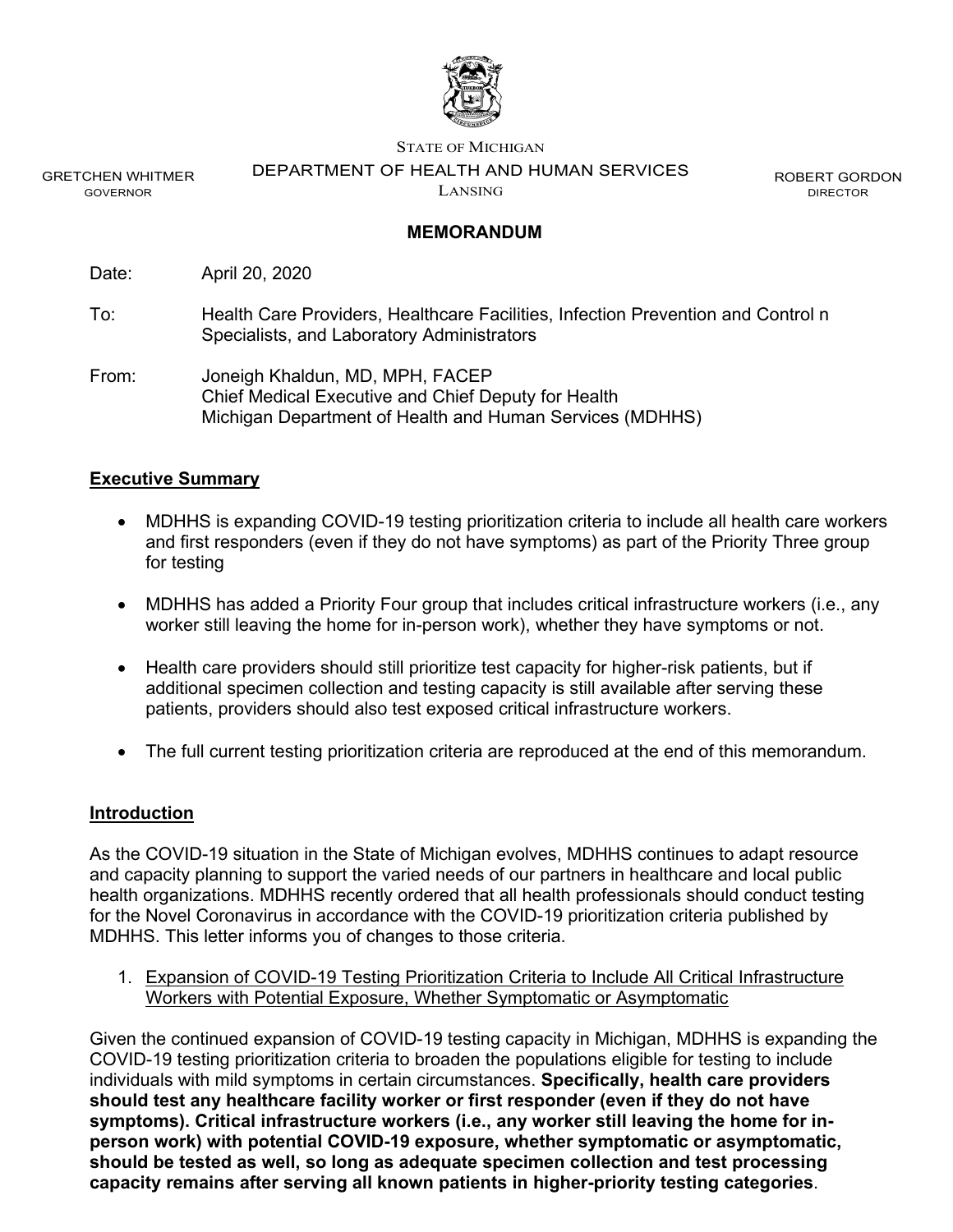Health Care Provider, Healthcare Facilities, Infection Control, and Laboratory Administrators April 20, 2020 Page 2

The U.S. Centers for Disease Control and Prevention (CDC) have issued clinical guidance to help prioritize COVID-19 testing resources that, unfortunately, remain too scare nationwide. These guidelines (https://www.cdc.gov/coronavirus/2019-ncov/hcp/clinical-criteria.html) group patients into Priority One, Priority Two, and Priority Three categories, reflecting risk of severe illness and other considerations like integrity of the healthcare system.

Providers must continue to follow MDHHS prioritization criteria and must prioritize test capacity for populations from Priority One, Priority Two, and Priority Three patients; these priorities are reproduced at the end of this memorandum. If capacity remains after serving patients from those priority populations, providers should test all critical infrastructure workers with potential COVID-19 exposure, whether symptomatic or asymptomatic. This population is not prioritized by the CDC guidelines.

MDHHS recognizes that population health needs, patient characteristics, and testing capacity vary significantly across the state, and this system seeks to broaden eligibility for testing to fully take advantage of available test capacity in the state, while still ensuring that the highest-risk patients can access testing resources. It is also important to note that Michigan is seeing alarming racial disparities in COVID-19 cases and deaths, with African Americans consisting of 14% of the state's population, but 33% of cases and 40% of deaths. Clinicians should be mindful of this disparity and have heightened awareness when considering testing and treatment strategies in this patient population.

Health care providers should assess available testing resources on a periodic basis (e.g., weekly) and determine if resources are sufficient to serve asymptomatic critical infrastructure workers, alongside other priority populations.

Please note that testing asymptomatic critical infrastructure workers does not change precautions that should be taken to decrease COVID-19 spread, including quarantine of exposed individuals, and that a negative test result reflects infection status at a point in time. An individual may receive a negative test result soon after exposure but later develop an infection.

As a reminder, per the March 24, 2020 MDHHS Emergency Order, all CLIA-certified laboratories in Michigan are required to comply with prioritization criteria as promulgated by MDHHS. This includes Public Health, commercial, and healthcare facility laboratories. We believe that these clarifications and this expansion of prioritization criteria will help to improve access to COVID-19 testing.

## **This expanded prioritization criteria will take effect at 8:00 AM on April 21, 2020.**

## 2. Full COVID-19 Testing Prioritization Criteria Currently in Effect

As a reminder, the current MDHHS COVID-19 testing prioritization criteria are as follows:

# Priority One

- Hospitalized Patients
- Healthcare facility workers with symptoms;
	- o Note: MDHHS interprets this to include all workers within a healthcare facility, not just providers of direct healthcare services.